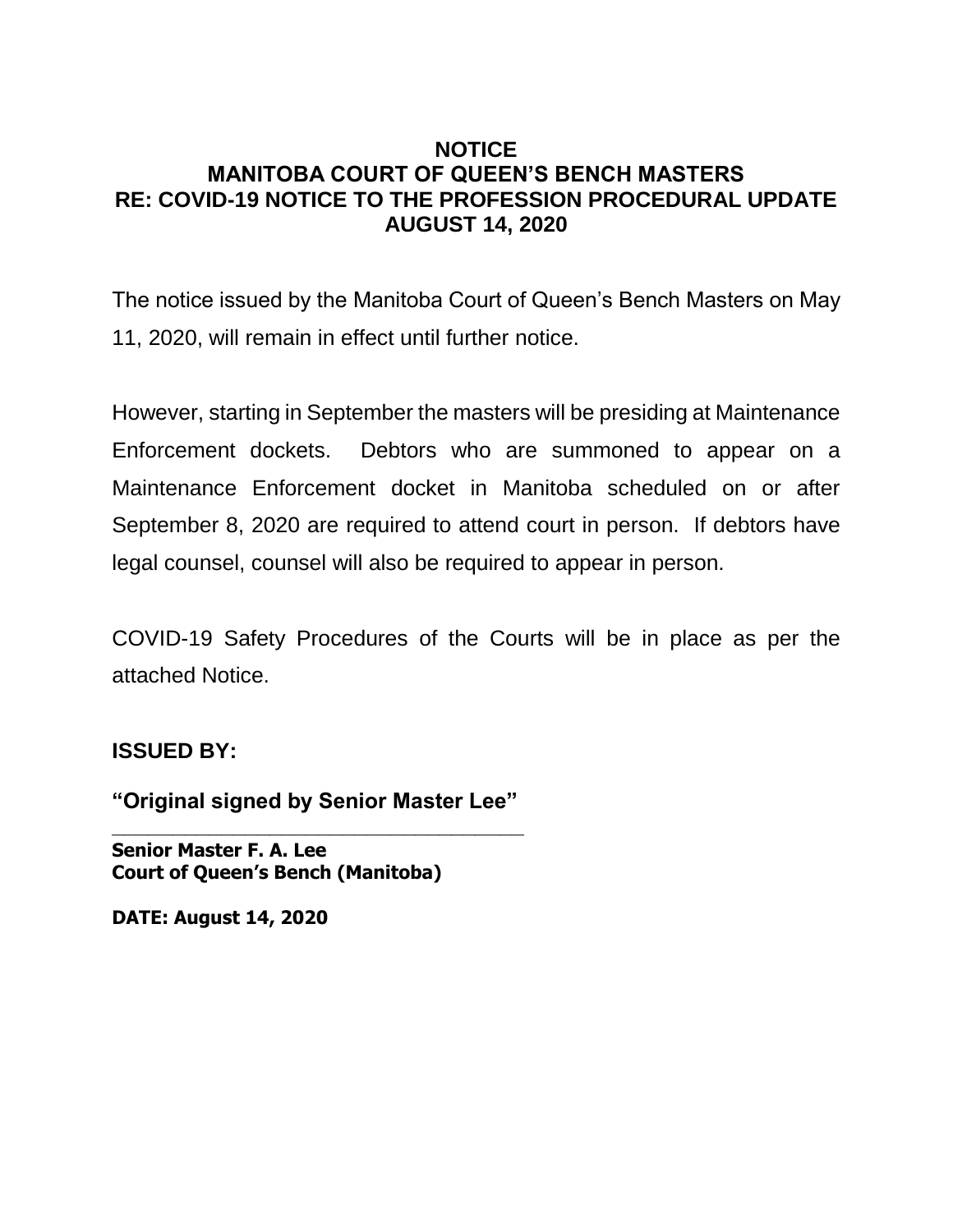## **COVID-19 and Resumption of Court Hearings for the Court of Queen's Bench Masters' Maintenance Enforcement Hearings**

This Notice is to provide court stakeholders with information about the steps Courts are taking to ensure safe proceedings for all stakeholders and participants. Please note that these may be subject to change if there are changes in the COVID-19 situation in Manitoba.

## COVID-19 Safety Procedures of the Courts

In order to ensure the safety of all participants of in person hearings, Manitoba Justice has implemented and encourages your cooperation in complying with the following safety measures:

- All persons entering a courthouse will be subject to a pre-screening process that includes answering specific questions regarding health and travel.
- Hand sanitizer will be available at the entrance of every court facility. All persons attending court should sanitize their hands upon entry and exit of any court facility.
- Signage has been posted in all courthouses reminding people to adhere to social/physical distancing practices.
- People attending matters in courtrooms are asked to remain outside the courtroom and potentially the court facility until they are called in.
- Safe occupancy levels of courtrooms and public spaces will be determined and adjusted depending upon public health orders in force at the time. However, you will not be allowed to attend inside the courtroom unless your matter is being dealt with or you have the permission of the presiding master.
- Hand sanitizer is available at the entrance of each courtroom; all persons should sanitize their hands upon entry and exit of a courtroom.
- Signage has been placed outside of elevators, limiting use to one to two parties.
- Each courtroom is disinfected daily.
- All surfaces occupied by multiple individuals will be cleaned and sanitized before the next person is allowed in the area, including the witness box and counsel tables.
- The court will not be supplying masks for individuals attending court. However, personal masks may be worn, subject to the master requiring any person to remove their mask for any portion of the proceeding.
- Interview rooms will be sanitized frequently throughout the day.
- All other high traffic surfaces, including door handles and hand railings, are cleaned and sanitized frequently throughout the day.
- No physical touching will be tolerated.
- Water will not be available in the courtroom during this time.